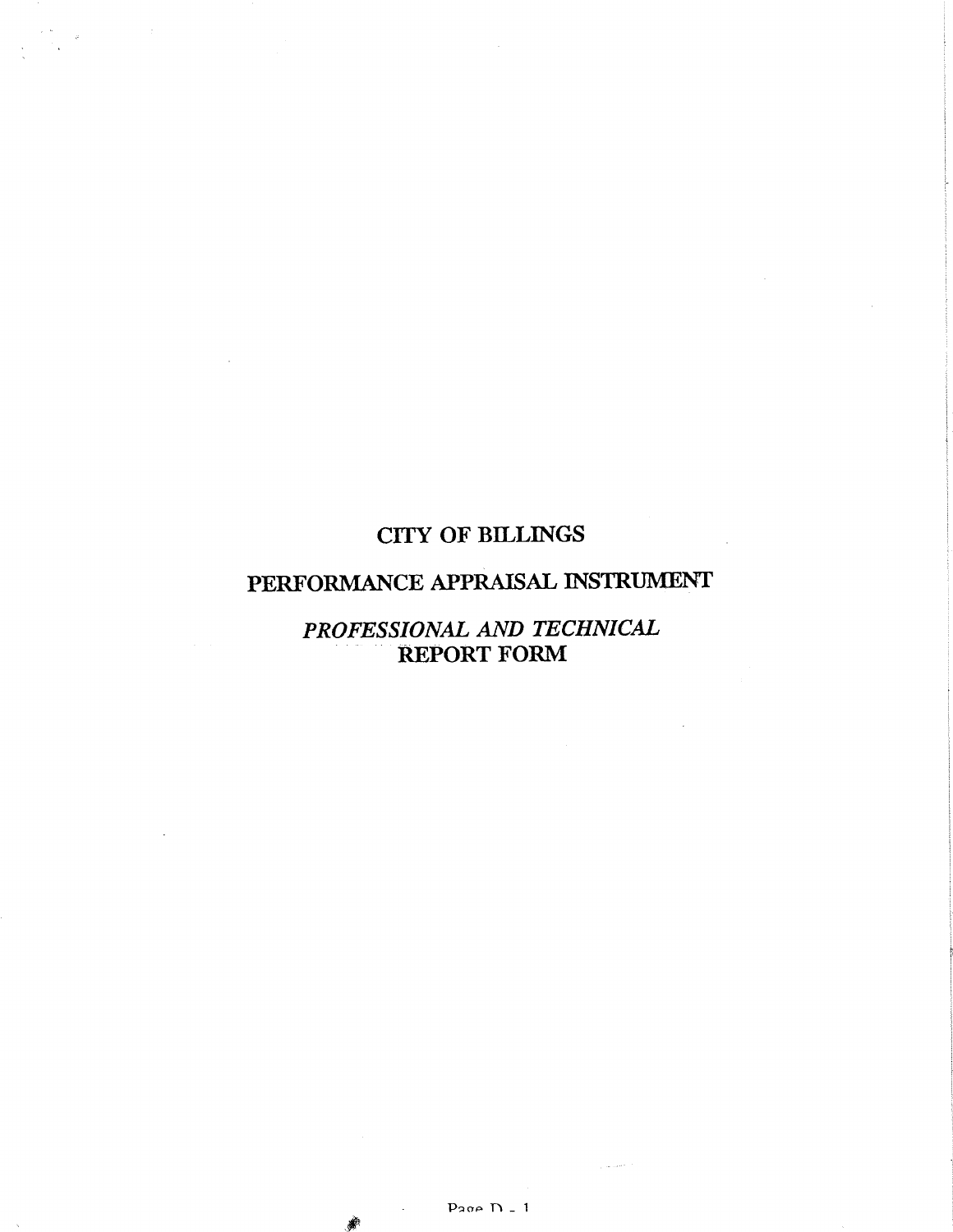l. Type of Revicw:

 $\alpha$ 

 $\sim$ 

\_ Annual  $\overline{\phantom{a}}$  Other:

2. Revicw Pcriod: From: To:  $\overline{\phantom{0}}$ 

 $\sim$   $\sim$ 

3. Next Review Date:

 $\overline{\phantom{a}}$ 

 $\overline{a}$ 

## CITY OF BILLINGS PERFORMANCE APPRAISAL REPORT FORM PROFESSIONAL AND TECHNICAL PERSONNEL

| 4. Employee Name: | 5. Employee Classification/Title: |
|-------------------|-----------------------------------|
| 6. Department:    |                                   |

## DEFINTTION OF RATINGS

| <b>Superior:</b>             | Performance is consistently and significantly beyond established standards.<br>Achieves performance objectives at a fully outstanding level and demonstrates<br>exceptional skill levels. |
|------------------------------|-------------------------------------------------------------------------------------------------------------------------------------------------------------------------------------------|
| <b>Exceeds Expectations:</b> | Performance is consistently above adequate skill levels. Achieves performance<br>objectives, often beyond expectations.                                                                   |
| <b>Meets Expectations:</b>   | Performance consistently meets job requirements. Achieves performance<br>objectives as stated.                                                                                            |
| <b>Needs Improvement:</b>    | Performance in one or more skills is less than expected and needs improvement.<br>Direction, supervision and learning are required if performance objectives are to<br>be achieved.       |
| Unsatisfactory:              | Performance in several skills is substantially weak. Performance objectives are<br>not met even with close supervision. Substantial improvement by the employee<br>is required.           |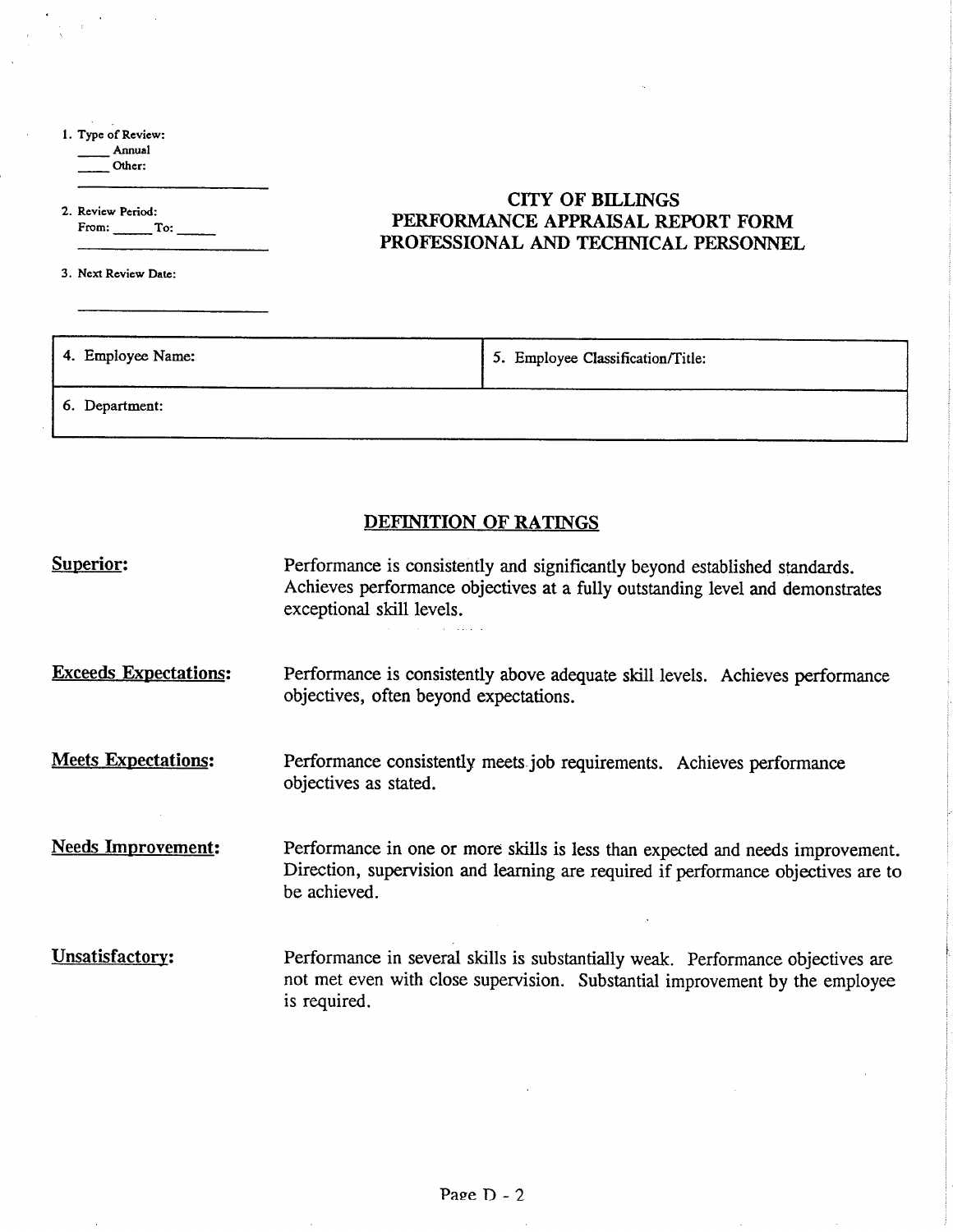### PART I: PROFESSIONAL AND TECHNICAL PERSONNEL PERFORMANCE DIMENSIONS

### ORAL COMMUNICATION:

Speaks in a clear, distinct and understandable manner.

Is effective in explaining City and Department policies, procedures, services, programs and activities. Listens attentively to what individuals (members of the public, peers or supervisors) have to say and can elicit valuate information from others.

Uses correct grammar, vocabulary and sentence structure in an effective manner.

#### Comments:

 $\frac{1}{\sqrt{2}}\left(\frac{1}{2}\right)^{2}+\frac{1}{2}\left(\frac{1}{2}\right)^{2}$ 

| Katıng |    |    |                         |   |  |  |
|--------|----|----|-------------------------|---|--|--|
| Ŝ      | EE | ME | $\overline{\mathbf{M}}$ | Ū |  |  |
|        |    |    |                         |   |  |  |
|        |    |    |                         |   |  |  |
|        |    |    |                         |   |  |  |
|        |    |    |                         |   |  |  |

#### **WRITTEN COMMUNICATION:**

Writes in a clear, concise and meaningful manner.

Is able to summarize a set of facts or ideas so that they are logical, coherent, and clear and can be understood by the reader.

In writing reports, letters and memos, uses appropriate grammar, vocabulary, phraseology and sentence structure; is able to write technical and analytical reports clearly and concisely using terms and style which are easily understood by the intended reader.

To write technical and analytical reports clearly and concisely using terms and style which are easily understood by the intended reader.

 $\alpha$  ,  $\beta$  ,  $\alpha$ 

 $\overline{\text{N}}$ 

 $\overline{\mathtt{U}}$ 

 $\overline{\text{ME}}$ 

EE

ς

#### Comments:

#### **INTERPERSONAL SKILLS:**

Has a genuine interest in and a desire to assist and work with others (members of the public, peers or supervisors).

Treats people as he/she would like to be treated and handles their problems in a manner that shows sensitivity to their needs and circumstances.

Is most effective in dealing with people without arousing antagonism and demonstrates an understanding of situations.

Is cooperative in dealing with others and functions as part of the "team".

المناور والمناول وستستخذ وستفسخ والمنافرة

Is capable of treating others in a fair, consistent, impartial manner.

Remains calm under difficult and/or pressure situations.

Controls feelings and emotions so that they do not influence his/her judgment and performance.

Maintains composure and self-control.

| ऽ | EE T | ME <sup>T</sup> | NI | П |
|---|------|-----------------|----|---|
|   |      |                 |    |   |
|   |      |                 |    |   |
|   |      |                 |    |   |
|   |      |                 |    |   |
|   |      |                 |    |   |
|   |      |                 |    |   |
|   |      |                 |    |   |

Comments: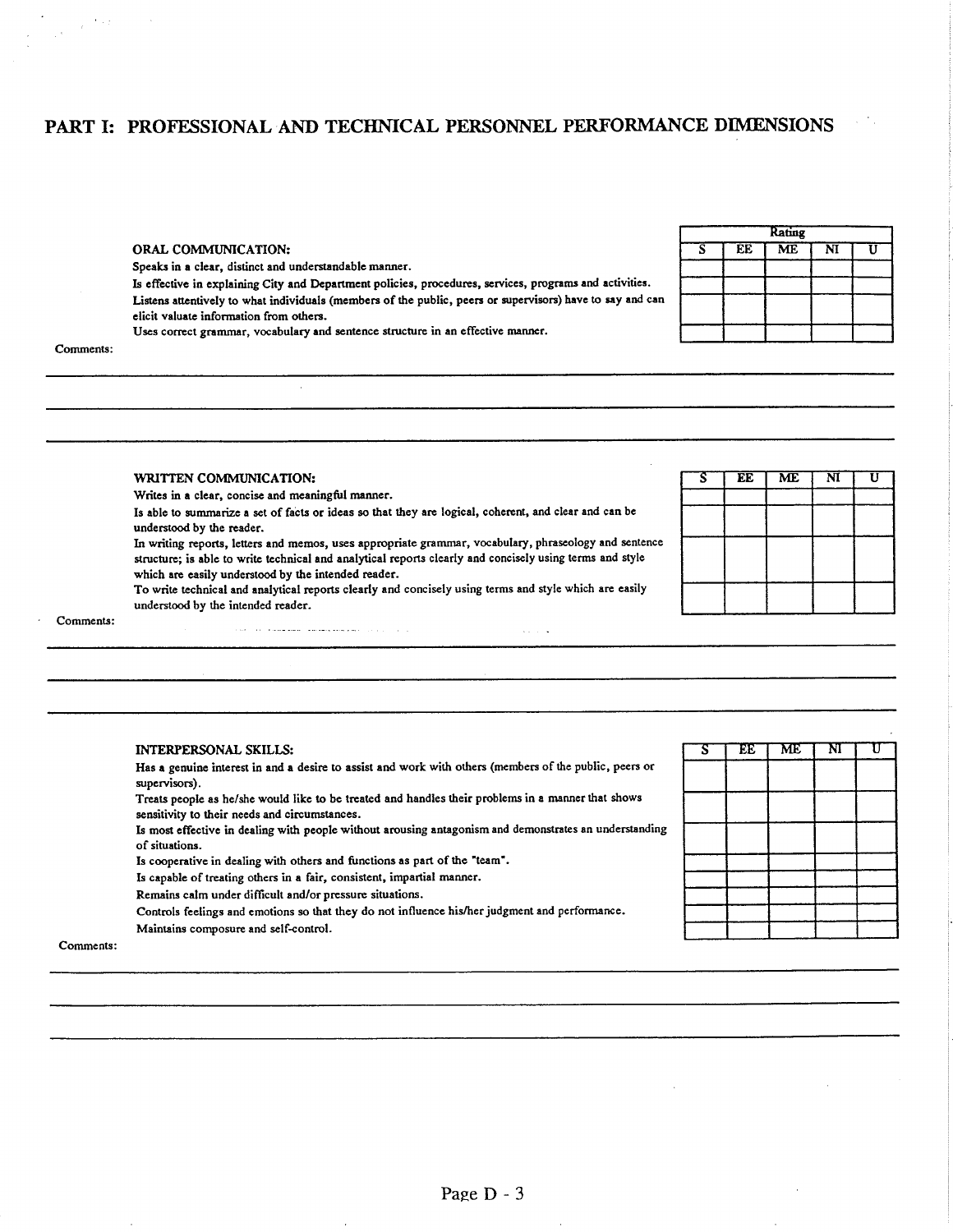# PART I: PROFESSIONAL AND TECHNICAL PERSONNEL PERFORMANCE DIMENSIONS (Cont.)

|                                                                                   |  | <b>Rating</b> |  |
|-----------------------------------------------------------------------------------|--|---------------|--|
| PLANNING/ORGANIZATION:                                                            |  | ME            |  |
| Schedules and plans most efficient use of time.                                   |  |               |  |
| Organizes and plans priorities so that they can be accomplished.                  |  |               |  |
| Establishes a course of action for self to accomplish a specific goal             |  |               |  |
| Understands and applies the concept of "completed" staff work.                    |  |               |  |
| Keeps appropriate manager advised of the status of projects and work assignments. |  |               |  |
| Comments:                                                                         |  |               |  |

3

EE.

**ME** 

 $\mathbf{M}$ 

 $\mathtt{U}$ 

#### FLEXIBILITY/ADAPTABILITY:

 $\cdot$ 

Is able to adapt to changing circumstances, policies, and attitudes of others.

Listens to supervisor's suggestions and considers other points of view.

Changes behavior or attitudinal responses to fit the situation and work assignment in order to obtain the desired goal.

Is able to effectively handle a variety of projects and assignments.

Comments:

 $\Delta_{\rm{th}}$ 

 $\bar{\rm{a}}$ 

|           | PROBLEM SOLVING/DECISION-MAKING:                                                                                                                 | EE | ME | NI |  |
|-----------|--------------------------------------------------------------------------------------------------------------------------------------------------|----|----|----|--|
|           | Knows how to analyze and size up a situation.                                                                                                    |    |    |    |  |
|           | Isolates and identifies the problem.                                                                                                             |    |    |    |  |
|           | Evaluates alternative courses of action and makes a logical decision; uses good judgment and common<br>sense in making decisions.                |    |    |    |  |
|           | Can analyze facts, information and evidence in a logical sequence so that he/she can see the similarities<br>and differences between situations. |    |    |    |  |
|           | Knows when to take action and what type of action is appropriate.                                                                                |    |    |    |  |
|           | Takes action to achieve goals beyond what is necessarily called for.                                                                             |    |    |    |  |
|           | Is able to anticipate events and respond appropriately.                                                                                          |    |    |    |  |
|           | Recognizes problems and develops alternative solutions for consideration by appropriate higher level<br>staff.                                   |    |    |    |  |
| Comments: |                                                                                                                                                  |    |    |    |  |

S = Superior; EE = Exceeds Expectations; ME = Meets Expectations; NI = Needs Improvement; U = Unsatisfactory

 $\sim 10$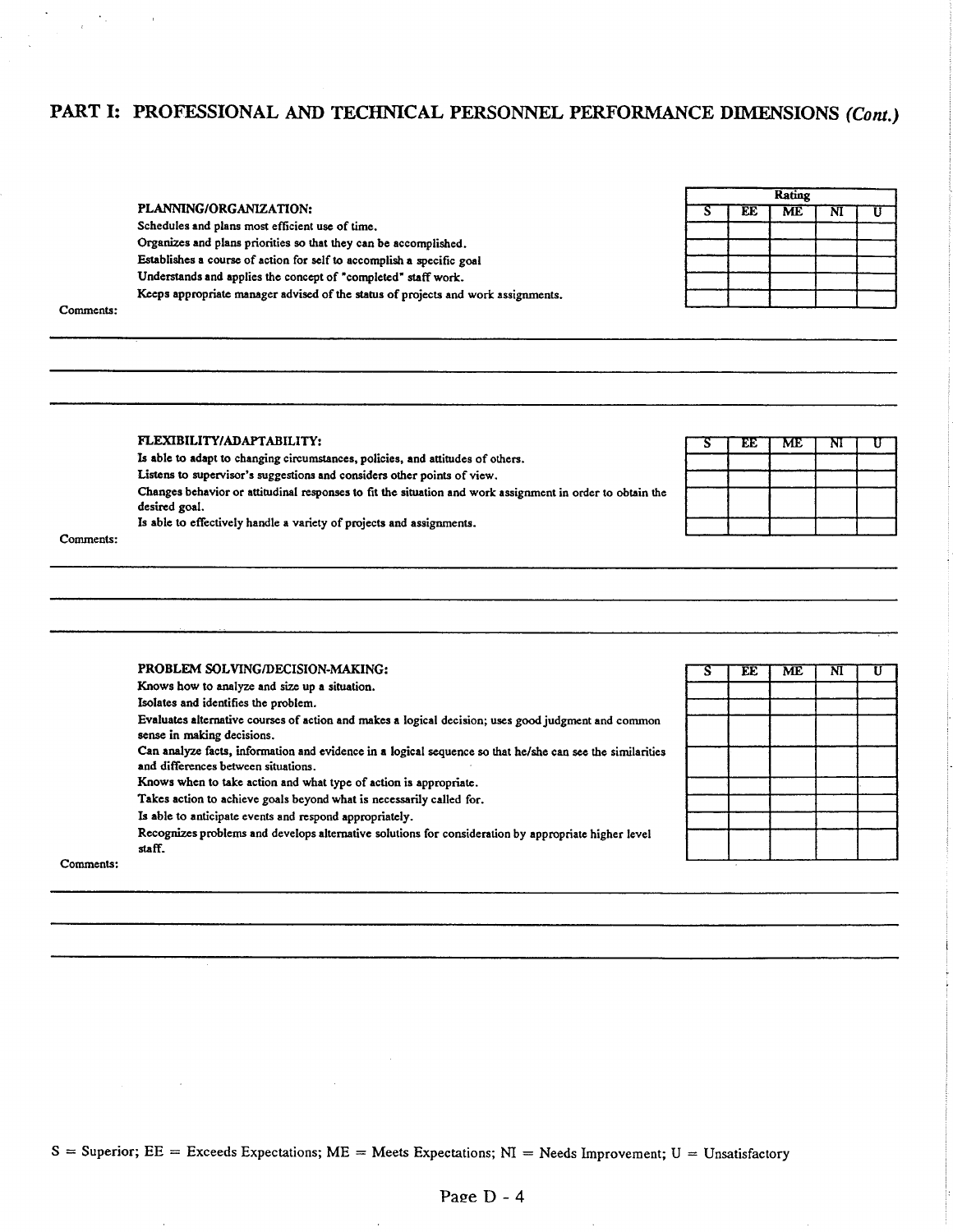## PART I: PROFESSIONAL AND TECHNICAL PERSONNEL PERFORMANCE DIMENSIONS (Cont.)

|   |    | <b>Rating</b> |                       |    |
|---|----|---------------|-----------------------|----|
| τ | EE | ME            | $\overline{\text{N}}$ | I٦ |
|   |    |               |                       |    |
|   |    |               |                       |    |
|   |    |               |                       |    |
|   |    |               |                       |    |
|   |    |               |                       |    |
|   |    |               |                       |    |
|   |    |               |                       |    |
|   |    |               |                       |    |
|   |    |               |                       |    |
|   |    |               |                       |    |

## Comments:

**SUPERVISORY GUIDELINES:** 

**LEADERSHIP:** 

City services.

Is assertive and self-confident.

Participates as an effective team member.

Performs the assigned duties and responsibilities within the supervision guidelines listed in the class specification for his/her assigned classification.

Is sensitive to opportunities to improve the quality, customer service, efficiency and effectiveness of

Presents a positive outlook and is willing to devote the time and effort necessary to get the job done.

Works with the appropriate level of independence.

Demonstrates assertive initiative in perceiving and dealing with problems. Is able to elicit respect from those he/she comes in contact with.

Maintains an effective manner and demeanor and sets an example for others.

Elicits and encourages new ideas, processes and procedures.

Demonstrates the initiative to learn new procedures and to accept new challenges.

Understands his/her assigned duties and responsibilities as well as his/her role in the organization.

Carries out responsibilities in a timely manner and does not require direction and/or instruction beyond what would typically be expected based upon the intent of the assigned classification as defined by the class specification.

Appropriately addresses new and varying work assignments and situations in accordance with the established policies and procedures for the City.

| Ŝ | EE | $\overline{\text{ME}}$ | $\overline{\text{N}}$ | n |
|---|----|------------------------|-----------------------|---|
|   |    |                        |                       |   |
|   |    |                        |                       |   |
|   |    |                        |                       |   |
|   |    |                        |                       |   |
|   |    |                        |                       |   |
|   |    |                        |                       |   |
|   |    |                        |                       |   |
|   |    |                        |                       |   |
|   |    |                        |                       |   |

Comments:

#### **JOB SKILLS:**

Has a thorough knowledge and is able to effectively perform the work in assigned area. Has a full working knowledge of the administrative and technical duties of the assigned area. Is able to effectively operate necessary equipment, tools, and/or machines (if appropriate). Understands applicable methods, techniques and procedures. Has a thorough understanding of the organization and functions of local government.

|  | EE   ME | M |  |
|--|---------|---|--|
|  |         |   |  |
|  |         |   |  |
|  |         |   |  |
|  |         |   |  |

Comments: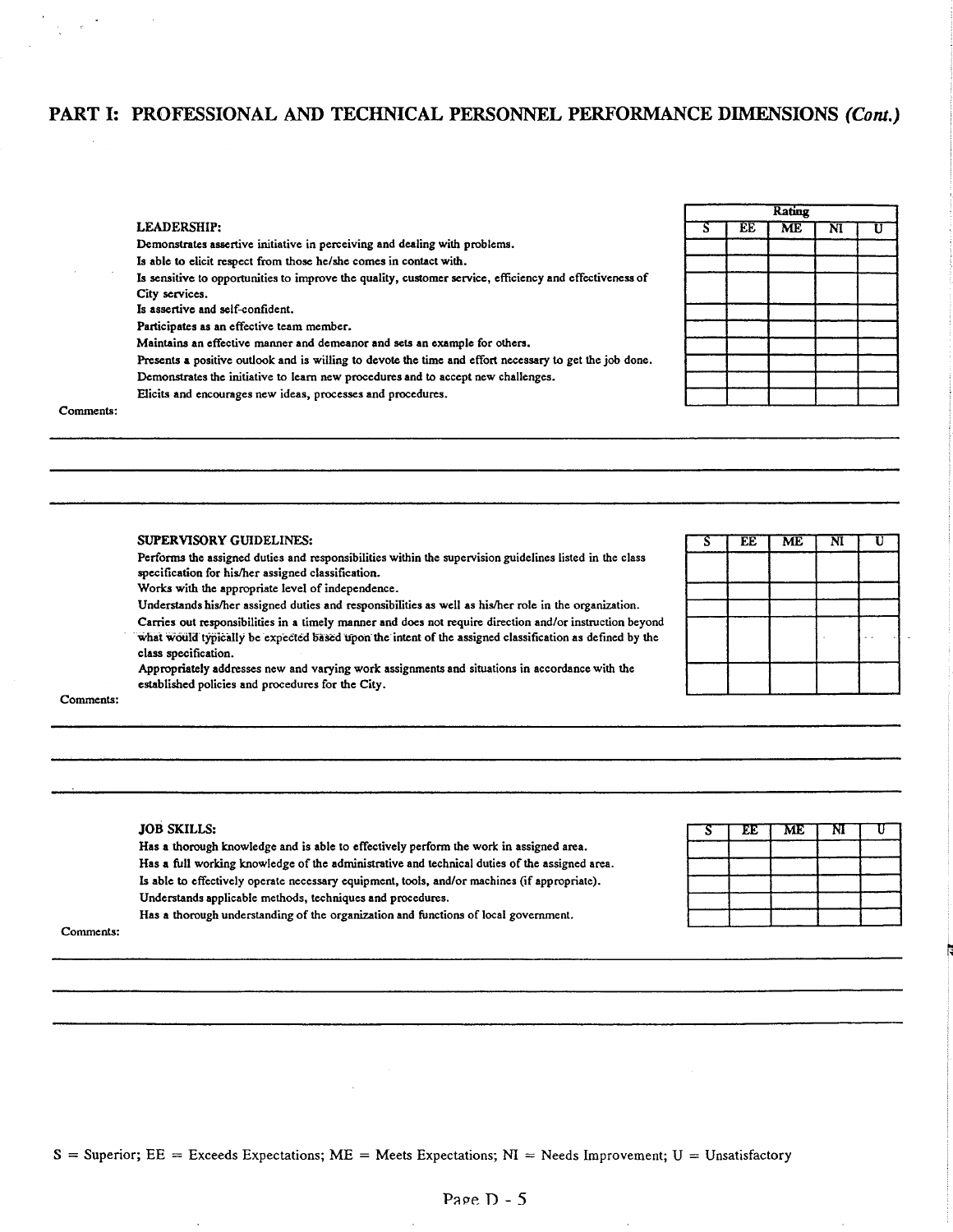## PART I: PROFESSIONAL AND TECHNICAL PERSONNEL PERFORMANCE DIMENSIONS (Cont.)

|                                                                             |    | Rating |    |  |
|-----------------------------------------------------------------------------|----|--------|----|--|
| LEAD SUPERVISION (If appropriate):                                          | EЕ | ME     | NI |  |
| Is effective in motivating others and firm in handling problems.            |    |        |    |  |
| Delegates and assigns duties appropriately.                                 |    |        |    |  |
| Uses existing procedures to monitor tasks or activities.                    |    |        |    |  |
| Takes action to monitor and follow up the results of delegated assignments. |    |        |    |  |
| Comments:                                                                   |    |        |    |  |

#### **GOALS AND OBJECTIVES:**

Develops challenging goals and objectives which correspond with overall Department and City goals and objectives. Is able to develop qualitative and quantitative measurement criteria and standards in order to achieve goals and objectives. Effectively implements mid-year revisions in order to meet changing needs and directions.

 $\omega = 1.7$   $\omega$ 

| EE | <b>ME</b> | NĪ |  |
|----|-----------|----|--|
|    |           |    |  |
|    |           |    |  |
|    |           |    |  |
|    |           |    |  |

Comments:

 $\sim 100$  $\sim$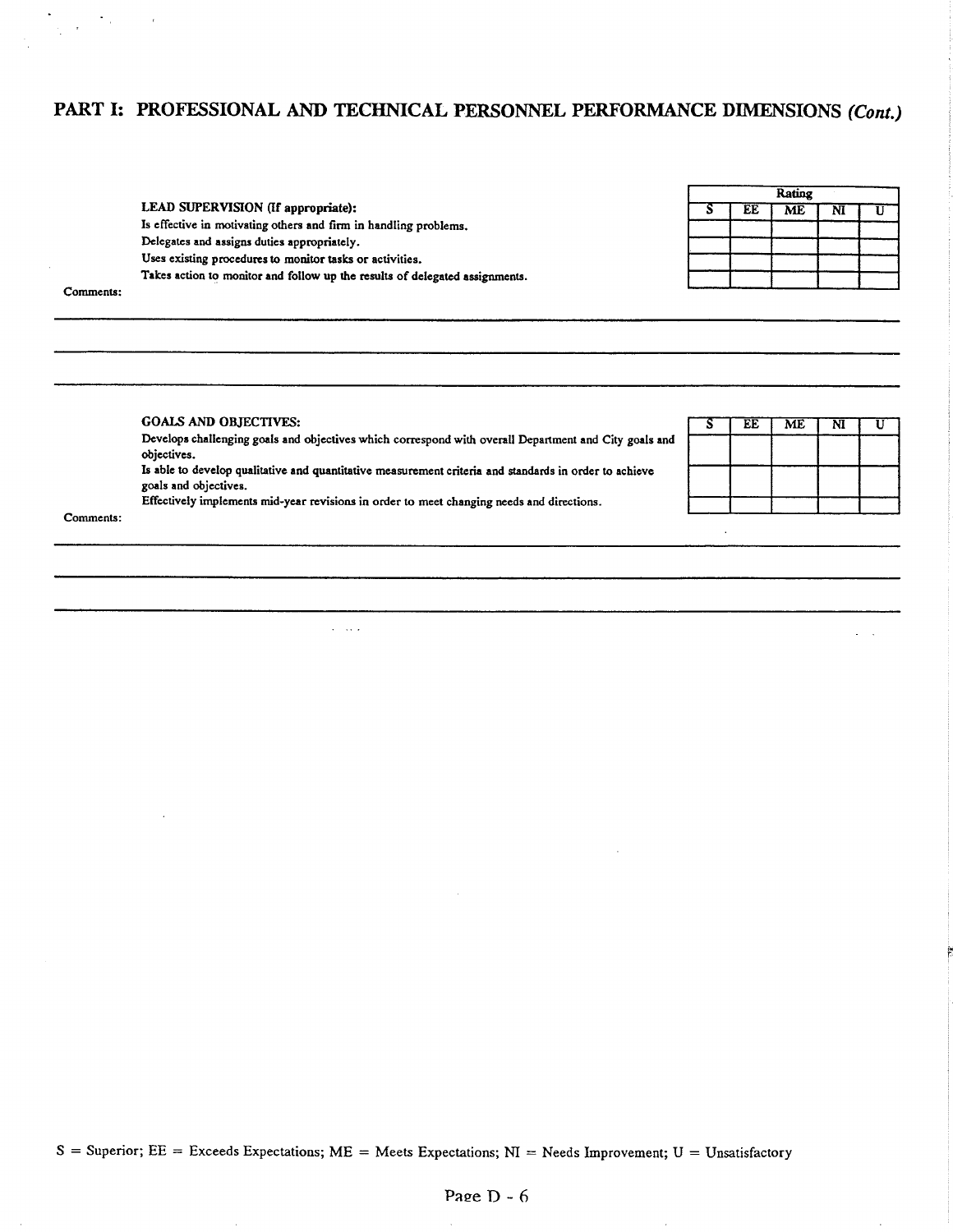## PART II: PERFORMANCE PLANNING OBJECTIVES

| PERFORMANCE OBJECTIVE STATEMENTS | QUALITATIVE AND QUANTITATIVE MEASUREMENT CRITERIA AND STANDARDS | MID-YEAR/ANNUAL STATUS REVIEW |
|----------------------------------|-----------------------------------------------------------------|-------------------------------|
|                                  |                                                                 |                               |
|                                  |                                                                 |                               |
|                                  |                                                                 |                               |
|                                  |                                                                 |                               |
|                                  |                                                                 |                               |
|                                  |                                                                 |                               |
|                                  |                                                                 |                               |
|                                  |                                                                 |                               |
|                                  |                                                                 |                               |
|                                  |                                                                 |                               |

Pape D-

 $\Delta$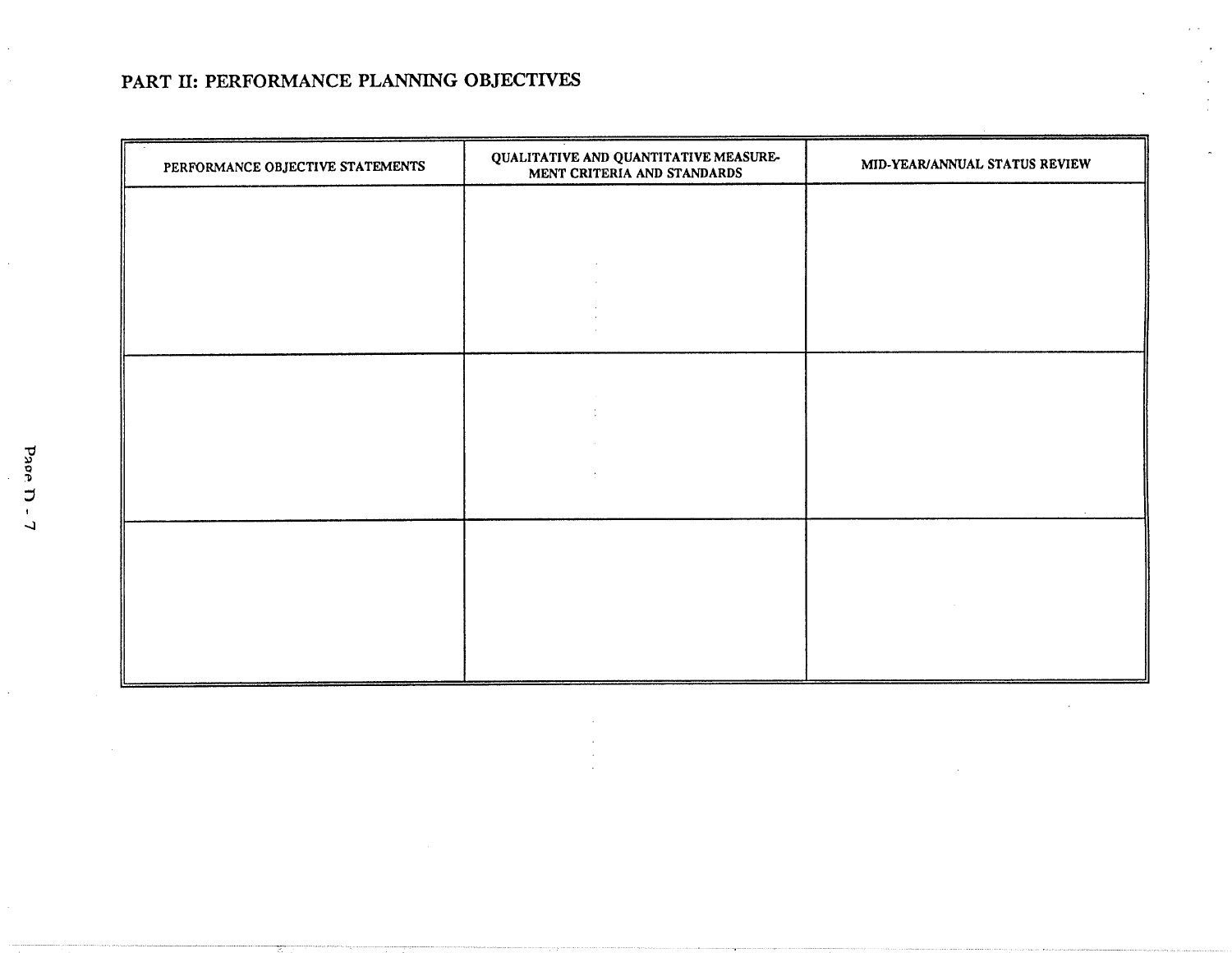# PART III: OVERALL PERFORMANCE SUMMARY

 $\bar{\gamma}$ 

 $\lambda$ 

İ.

 $\zeta \to \tilde{\zeta}$  $\bar{z}$ 

 $\sim$   $\sim$  $\mathcal{L}^{\mathcal{L}}(\mathcal{A})$  and  $\mathcal{L}^{\mathcal{L}}(\mathcal{A})$ 

 $\mathcal{L}$ 

|                  |                                      | Superior _______ Exceeds Expectations _______ Meets Expectations ______Needs Improvement _______ Unsatisfactory |                                                                                                                                                                                                                                      |  |
|------------------|--------------------------------------|-----------------------------------------------------------------------------------------------------------------|--------------------------------------------------------------------------------------------------------------------------------------------------------------------------------------------------------------------------------------|--|
| <b>Comments:</b> |                                      |                                                                                                                 |                                                                                                                                                                                                                                      |  |
|                  |                                      |                                                                                                                 |                                                                                                                                                                                                                                      |  |
|                  |                                      |                                                                                                                 |                                                                                                                                                                                                                                      |  |
|                  |                                      |                                                                                                                 |                                                                                                                                                                                                                                      |  |
|                  |                                      |                                                                                                                 |                                                                                                                                                                                                                                      |  |
|                  |                                      |                                                                                                                 |                                                                                                                                                                                                                                      |  |
|                  |                                      |                                                                                                                 |                                                                                                                                                                                                                                      |  |
|                  |                                      |                                                                                                                 |                                                                                                                                                                                                                                      |  |
|                  |                                      |                                                                                                                 |                                                                                                                                                                                                                                      |  |
|                  |                                      |                                                                                                                 |                                                                                                                                                                                                                                      |  |
|                  |                                      |                                                                                                                 |                                                                                                                                                                                                                                      |  |
|                  |                                      |                                                                                                                 |                                                                                                                                                                                                                                      |  |
|                  |                                      |                                                                                                                 |                                                                                                                                                                                                                                      |  |
|                  |                                      |                                                                                                                 |                                                                                                                                                                                                                                      |  |
|                  |                                      |                                                                                                                 |                                                                                                                                                                                                                                      |  |
|                  | Actions for Improvement/Development: |                                                                                                                 |                                                                                                                                                                                                                                      |  |
|                  |                                      |                                                                                                                 |                                                                                                                                                                                                                                      |  |
|                  |                                      |                                                                                                                 | $\alpha = 1$ , $\alpha$                                                                                                                                                                                                              |  |
|                  |                                      |                                                                                                                 |                                                                                                                                                                                                                                      |  |
|                  |                                      |                                                                                                                 |                                                                                                                                                                                                                                      |  |
|                  |                                      |                                                                                                                 |                                                                                                                                                                                                                                      |  |
|                  |                                      |                                                                                                                 |                                                                                                                                                                                                                                      |  |
|                  |                                      |                                                                                                                 |                                                                                                                                                                                                                                      |  |
|                  |                                      |                                                                                                                 |                                                                                                                                                                                                                                      |  |
|                  | $\ddot{\phantom{0}}$                 |                                                                                                                 |                                                                                                                                                                                                                                      |  |
|                  |                                      |                                                                                                                 |                                                                                                                                                                                                                                      |  |
|                  |                                      |                                                                                                                 |                                                                                                                                                                                                                                      |  |
|                  |                                      |                                                                                                                 |                                                                                                                                                                                                                                      |  |
|                  |                                      |                                                                                                                 |                                                                                                                                                                                                                                      |  |
|                  |                                      |                                                                                                                 |                                                                                                                                                                                                                                      |  |
|                  |                                      | Immediate<br>Supervisor's                                                                                       |                                                                                                                                                                                                                                      |  |
|                  |                                      | Signature:                                                                                                      |                                                                                                                                                                                                                                      |  |
|                  |                                      |                                                                                                                 |                                                                                                                                                                                                                                      |  |
| Date:            |                                      |                                                                                                                 |                                                                                                                                                                                                                                      |  |
|                  |                                      | Evaluation<br>Meeting                                                                                           |                                                                                                                                                                                                                                      |  |
| Date:            |                                      | Conducted by:                                                                                                   | <u> 1980 - Jan Barat, Amerikaansk politiker (</u>                                                                                                                                                                                    |  |
|                  |                                      | by:                                                                                                             | <u> - The Communication of the Communication of the Communication of the Communication of the Communication of the Communication of the Communication of the Communication of the Communication of the Communication of the Comm</u> |  |

 $\hat{\boldsymbol{\beta}}$